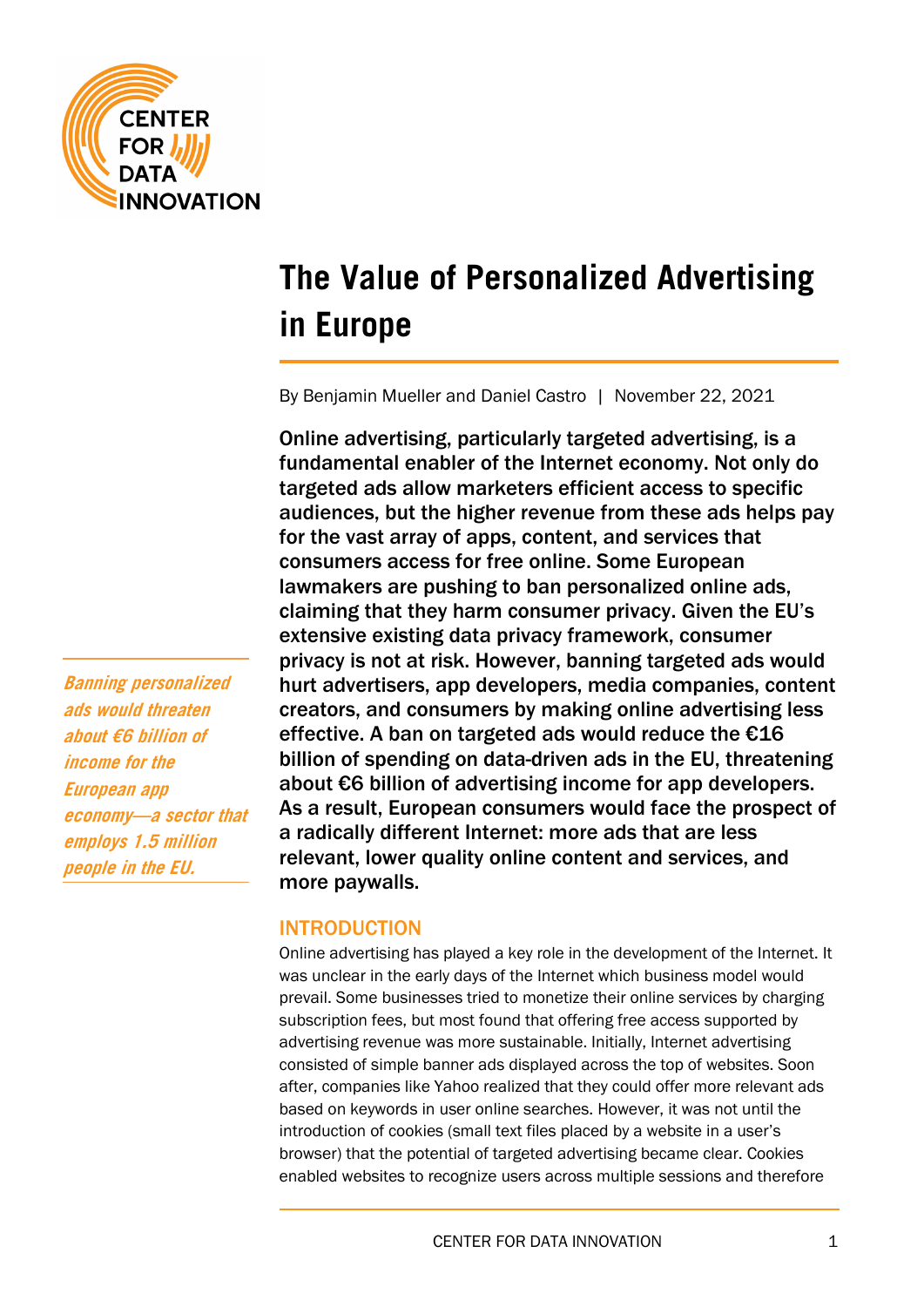websites could begin offering users a personalized experience. Not only could e-commerce sites use cookies to promote products that returning users had looked at or purchased before, but advertising platforms could use cookies to develop profiles about users based on their browsing history, for instance, understanding if someone is likely to be interested in travel or sports or gardening, and serving ads to these users based on their profiles. Because targeted ads are more relevant to users, people are more likely to engage with them, and thus advertisers are willing to pay more for those ads and publishers can earn more revenue. The click-through rate (the ratio of users who click on an ad to the number who visit a webpage) for personalized advertising is 5.3 times higher than for non-personalized advertising. For retargeted consumers (those who have previously shown an interest in a product) the click-through rate is 10.8 times higher.[1](#page-13-0)

Over the past two decades, targeted online advertising has grown rapidly and evolved for both desktop and mobile users as Internet usage patterns have changed. For example, the share of advertising on social media has increased steadily, as have digital video and audio ads, as streaming and podcasting have become more popular among Internet users. At every stage, revenue from targeted online advertising has supported the development of innovative and no-cost online products and services, including social media platforms, mobile apps, games, news media, and more.

Thus, proposals to ban or restrict targeted advertising would significantly harm the EU Internet ecosystem by cutting off an important source of revenue for ad publishers—a group that includes app developers, media companies, and content creators. Banning targeted ads in the EU would make it more expensive for advertisers to reach their target audiences, reduce revenues for publishers, and limit the availability of free and low-cost content for users. Not only are these proposals harmful, they are also unnecessary to protect consumers and uphold European values: targeted online advertising is already subject to a wide-ranging and well-entrenched set of laws that address everything from the content of ads to the protection of personal data. These rules ensure that advertising platforms respect that rights of European consumers when they collect and use personal data for advertising and that advertising platforms do not sell copies of consumer data to advertisers.

# OVERVIEW OF ONLINE ADVERTISING

There are two primary methods of online advertising: contextual and personalized ads.

In contextual advertising, ads are placed on websites based on the content on those sites. For instance, a company that sells kitchen appliances may pay to display ads on a food blog or a search engine when users search for certain products. In personalized advertising, advertisers use ad networks to show content to users based on characteristics such as their online behavior, physical location, or demographics. Behavioral targeting shows ads to users based on their online activity, such as past searches or browsing history. Location-based ads target users based on where they live or when they visit a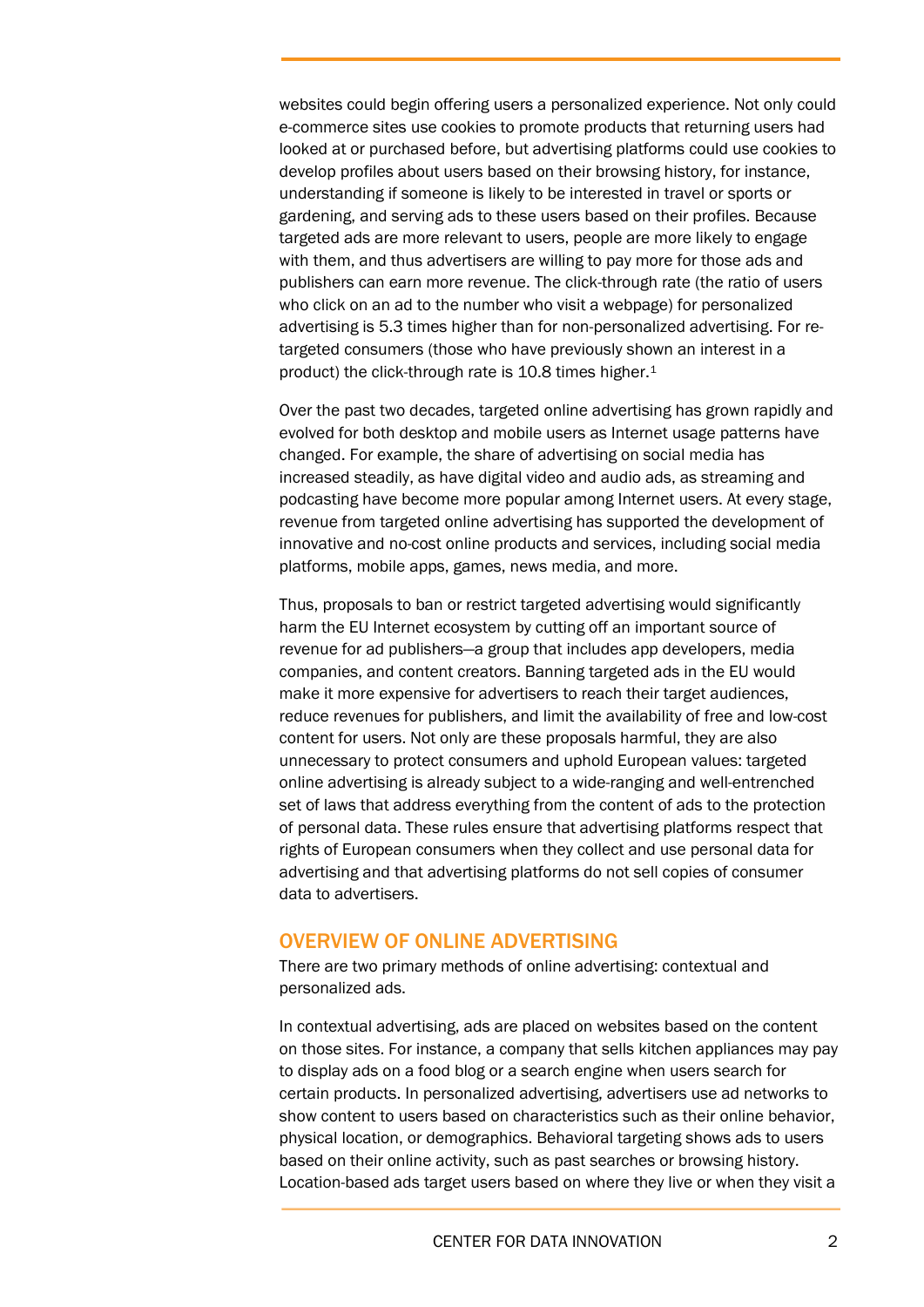specific location. Demographic targeting shows ads to users based on specific social categories like race, gender, income, or age. Some ad networks also allow advertisers to target ads to specific individuals, such as previous customers.

Those seeking to ban personalized ads argue that contextual ads offer a suitable privacy-protecting alternative to targeted ads, but these two forms of online advertising are not interchangeable.[2](#page-13-1) Contextual ads are useful in certain scenarios. For example, contextual ads work well for search engines where ads can be tied to a user's search keywords, for niche websites that have a homogenous audience (e.g., a wine connoisseur blog), or for certain large publishers who cater to valuable demographics, such as high-income individuals whom luxury brands may wish to target. However, contextual ads are less useful for many other applications where the app developer, media company, or content creator does not have detailed information about its audience. In these cases, targeted advertising is much more useful because ad networks can act as an intermediary that delivers relevant ads to users and allows publishers to earn more revenue. Even the Greens/European Free Alliance (Greens/EFA), which opposes targeted ads, acknowledged in a recent report the limits of contextual ads, citing news publishers who "pointed out that not all context is equal and that in fact news and sports coverage does not perform well for context driven marketing." For many of the best-known publishers, the report goes on, "this sort of content represents the bulk of the advertising inventory," adding "that there is currently very little demand for context-based advertising and that therefore they may struggle to fill their inventory."[3](#page-13-2)

Similarly, contextual advertising does not meet the needs of many advertisers because they cannot target audiences as selectively with contextual ads as with personalized ads. Companies advertising niche products and services or building smaller brands are at a significant disadvantage when using contextual advertising compared to companies with larger brands and marketing budgets because smaller advertisers, such as SMEs and startups, do not have the budget for mass advertising campaigns and therefore depend on using precisely tailored campaigns to reach the most relevant audience.

The recent debate over personalized advertising has focused on concerns that technology companies buy and sell consumer data without regard to user privacy. This ignores the reality that commercial advertising, both online and offline, is subject to a wide array of statutory and regulatory measures in Europe that amply safeguard users' data and privacy.

# PROPOSAL TO BAN PERSONALIZED ONLINE ADVERTISING

<span id="page-2-0"></span>Some members of the European Parliament (MEPs) have proposed amendments to the Digital Services Act (DSA) that would ban targeted advertising [\(Table 1\)](#page-2-0).[4](#page-13-3)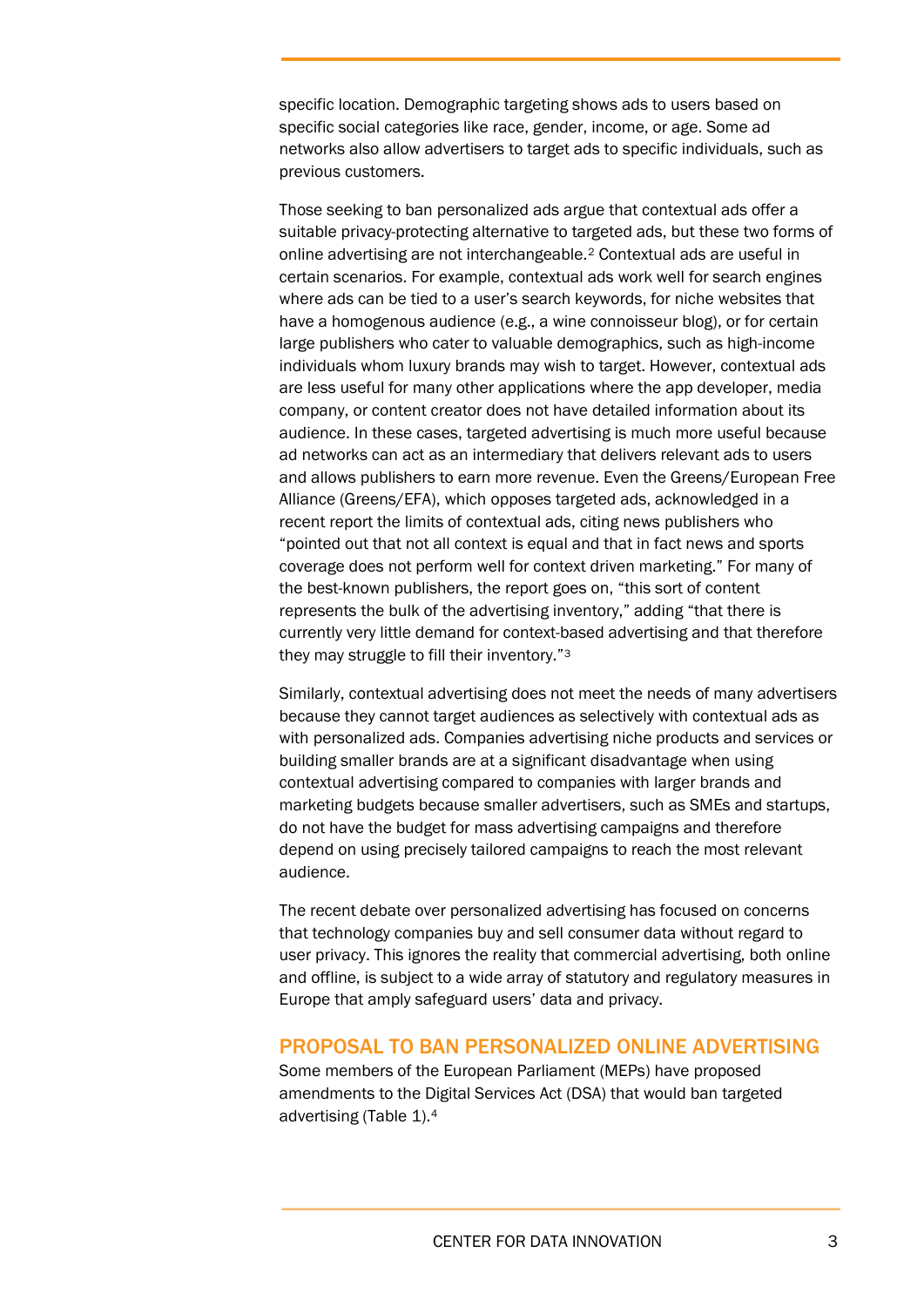#### **Table 1: Proposed DSA amendments to ban or restrict personalized ads**

| <b>Amendment</b> | <b>Text</b>                                                                                                                                                                                                                                                                                                                                                                                                                                                                                                                                                                                                 |
|------------------|-------------------------------------------------------------------------------------------------------------------------------------------------------------------------------------------------------------------------------------------------------------------------------------------------------------------------------------------------------------------------------------------------------------------------------------------------------------------------------------------------------------------------------------------------------------------------------------------------------------|
| Amendment 505    | "Distributing advertisements on the basis of<br>targeting recipients of the service on the basis of<br>their behaviour data or using profiling techniques<br>shall be prohibited. Personalised advertisements<br>may be based on the content the recipient is<br>viewing on the online platform only, with due<br>information. Tracking the user beyond the platform<br>itself, through other services or on the wider web,<br>shall be prohibited. Online platforms shall not be<br>allowed to resort to cross-device and cross-site<br>combination of data processed inside or outside the<br>platform."5 |
| Amendment 746    | "Providers of information society services shall only<br>deliver and display advertising that is based on<br>contextual information such as keywords, language<br>context, or the approximate geographical region of<br>the recipient of the service to whom an<br>advertisement is delivered or displayed." <sup>6</sup>                                                                                                                                                                                                                                                                                   |
| Amendment 1019   | "Providers of intermediary services shall not collect<br>or use personal data of a service recipient for the<br>purpose of targeting or tailoring digital<br>advertising."7                                                                                                                                                                                                                                                                                                                                                                                                                                 |

Supporters of a ban are vocal in their view that advertisers should not be allowed to harness the precision that data-driven ads permit. The European Parliament's Rapporteur for the DSA, Christel Schaldemose MEP (S&D, Denmark), has advocated for "a new article aiming to allow consumers to navigate through online platforms without being subject to targeted advertising."[8](#page-13-7) She has argued that "targeted advertisements that are based on your behaviour on Facebook, for instance, that should not be allowed."[9](#page-13-8) Similarly, a recent report by the Greens/EFA also clearly calls for "a ban on the use of personal data to target adverts online."[10](#page-13-9) In addition, around twenty MEPs have joined the Tracking-Free Ads Coalition, which pledges to eliminate targeted ads.[11](#page-13-10)

Proponents of a ban argue that collecting and using data to serve ads to specific audiences is a form of intrusive surveillance at odds with European values[.12](#page-13-11) But these arguments reflect a lack of understanding about the technology that enables targeted advertising, the existing technical and legal protections in place for consumer data, and the motivation of advertisers, which is to improve the effectiveness of their marketing efforts by showing audiences relevant ads. The fact that digital technology allows advertisers to pinpoint their target market with greater accuracy is a boon to the entire marketing ecosystem. The UK's Competition and Market Authority's comprehensive review of the online ads market plainly states: "Overall, more relevant and better-targeted adverts, through personalisation, can be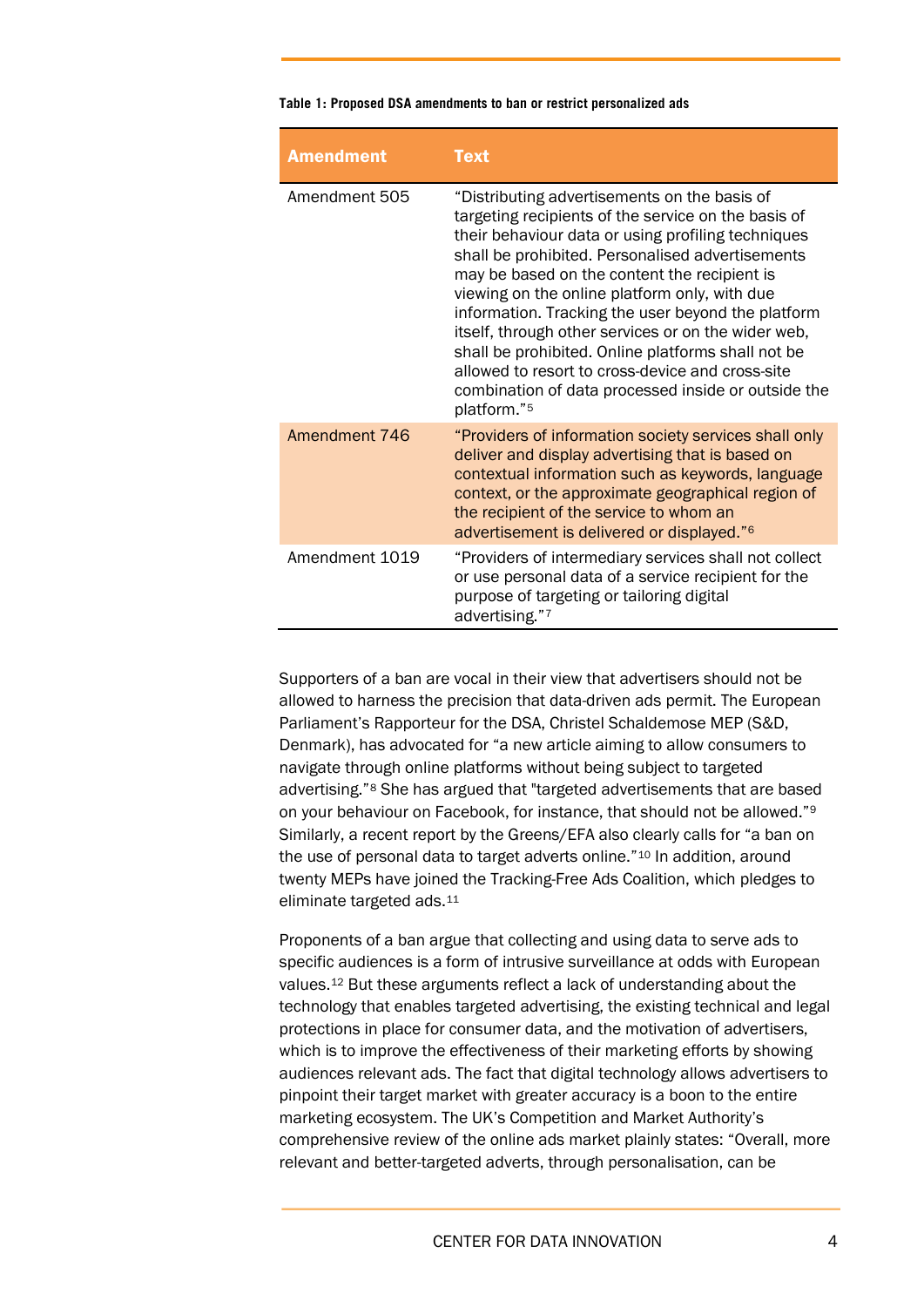expected to result in more purchases, increasing consumer and producer welfare as a result."[13](#page-13-12)

# THE COST OF BANNING PERSONALIZED ADS

While opponents of personalized ads exaggerate the risks to consumers, they downplay the costs of a ban. They argue that advertising spend will "redistribute itself once tracking-based advertising has been outlawed," and that banning "tracking-based methods will equally not lead to a decrease in overall spend."[14](#page-13-13) There are two problems with these claims. First, some business may well redistribute their advertising spending to other mediums, such as direct mail, but that would reduce online ad spend, which would negatively impact revenue available to support the EU Internet ecosystem. Second, a ban on personalized ads would close off a channel that is clearly valuable to advertisers—they would not be using it otherwise—and therefore any diversion would be to less efficient advertising channels.

### IMPACT FOR ADVERTISERS

The economics of banning personalized ads are stark. In 2020, European advertisers spent about €16 billion on targeted online ads.[15](#page-13-14) A comprehensive review of studies that try to quantify the value of targeting ads suggests that a ban would decrease the effectiveness of online ads by 50 to 70 percent.[16](#page-13-15) In the absence of other technical solutions that allow ads to be served to curated audiences, advertisers would need to spend 2 to 3.3 times more on non-personalized ads to maintain the same levels of effectiveness.[17](#page-14-0) In other words, European advertisers would need to spend between €16 billion and €37 billion on non-personalized ads to get the same return as they currently do with personalized ads.[18](#page-14-1) To be clear, this figure represents the economic waste from banning personalized ads: it is not additional money that will be spent on advertising. There are three possible ways in which advertisers can respond to this loss.

### Scenario 1: Increase spending to maintain the effectiveness of personalized ads

If advertisers want to match the ability of personalized ads to persuade consumers to purchase their products, they would need to double or triple their spending on digital advertising. This is the textbook definition of inefficiency—spending more to get the same result—and it is unlikely many advertisers would pursue this option. Any increase in advertising spending would divert resources from other business areas or would need to be recouped through higher prices for consumers on goods and services. Moreover, an increase in other forms of online ads would mean that EU Internet users would be subject to more advertising, and because these would be non-targeted ads with less relevant content, degrading the online experience.

### Scenario 2: Shift some spending to contextual ads and the rest to other offline media

If advertisers do not increase their marketing budgets in the wake of a ban on personalized ads, they will divert their budgets for personalized ads to other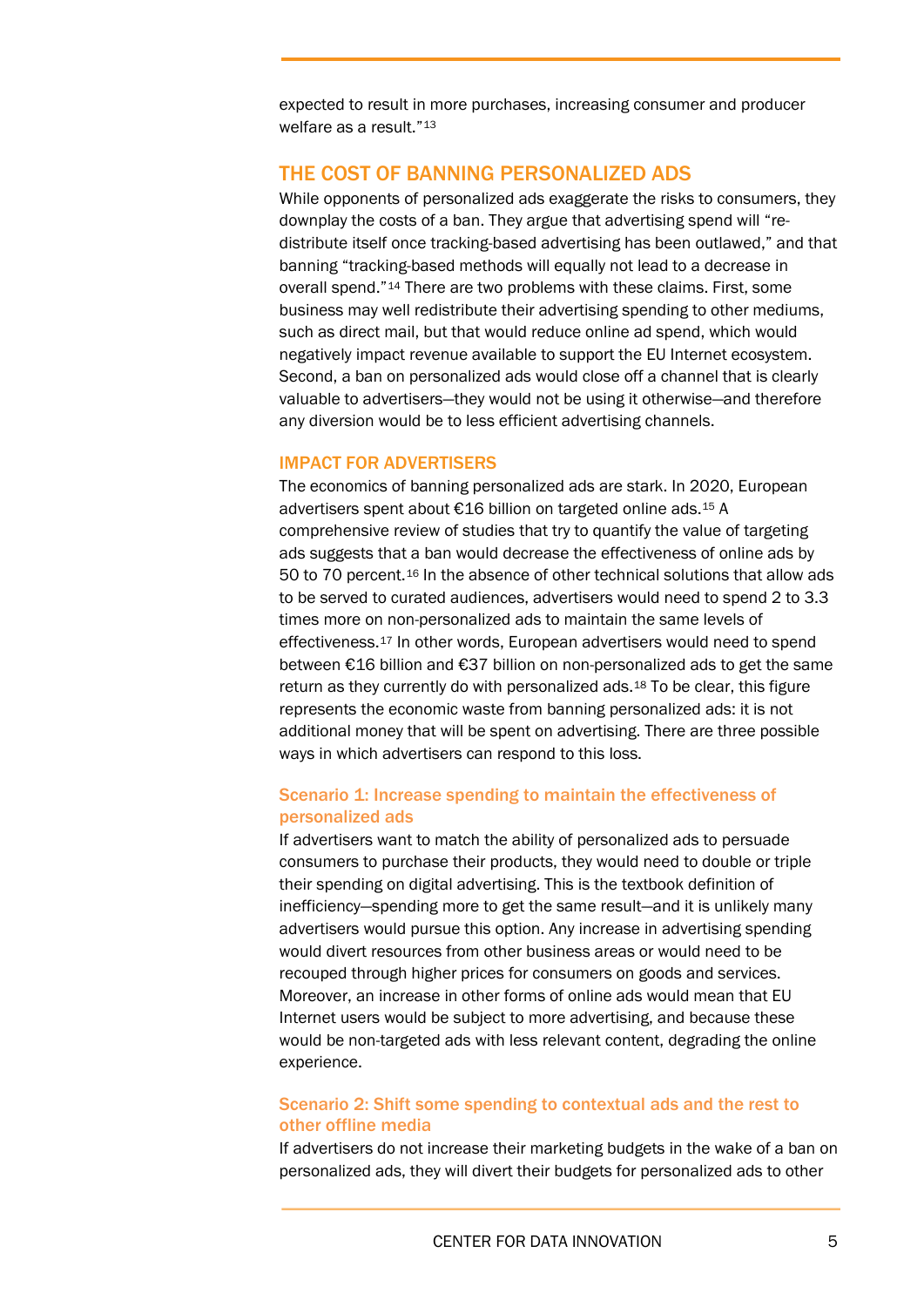forms of advertising. Some of this may include contextual online ads, but some of this may include other forms of advertising, such as billboards, direct mail, and email marketing. Since these forms of advertising are less efficient, the cost of customer acquisition will increase, hurting many European businesses.

Indeed, Apple's recent privacy changes demonstrate how a ban on targeted advertising could affect businesses. In April 2021, Apple released an update to its mobile operating system that changed how apps can collect data about users. Unless users give permission, apps collect less data on consumers' habits and interests and advertisers can no longer effectively deliver targeted ads to iOS users. This change has made it more expensive for businesses to acquire new customers through personalized ads on iPhones.[19](#page-14-2) For example:

- Sozy, a clothing retailer, saw its customer acquisition cost triple from \$30 to \$90 per customer
- **GetSmirk.com, a teeth-whitening company, saw its Facebook ad** prices increase by 45 percent
- **Steelcase, a furniture company, saw its cost-per-click on Facebook** ads go up by 90 percent
- **Plum Deluxe, a loose-leaf tea seller, saw its customer acquisition cost** increase ten-fold.

# Scenario 3: Decrease advertising budgets due to reduced ad effectiveness

The effectiveness of an ad is often measured as a function of how many extra customers it generates. Since the alternatives to data-driven online advertising are 2 to 3 times less effective, many advertisers may reduce their spending on online ads. The loss of targeted ads will be particularly harmful to SMEs, who are among the main beneficiaries of data-driven advertising.

The advent of personalized ads enabled small and medium-sized companies (SMEs), which make up 99 percent of European businesses and employ over 100 million people, to cheaply serve ads in a targeted manner to audiences for whom the product advertised is relevant.<sup>[20](#page-14-3)</sup> Targeted ads have immense benefits for them, with three-quarters of SMEs reporting in a recent survey that personalized ads help them find new customers and over half reporting that offline ads do not reach their target audience (Figure 1).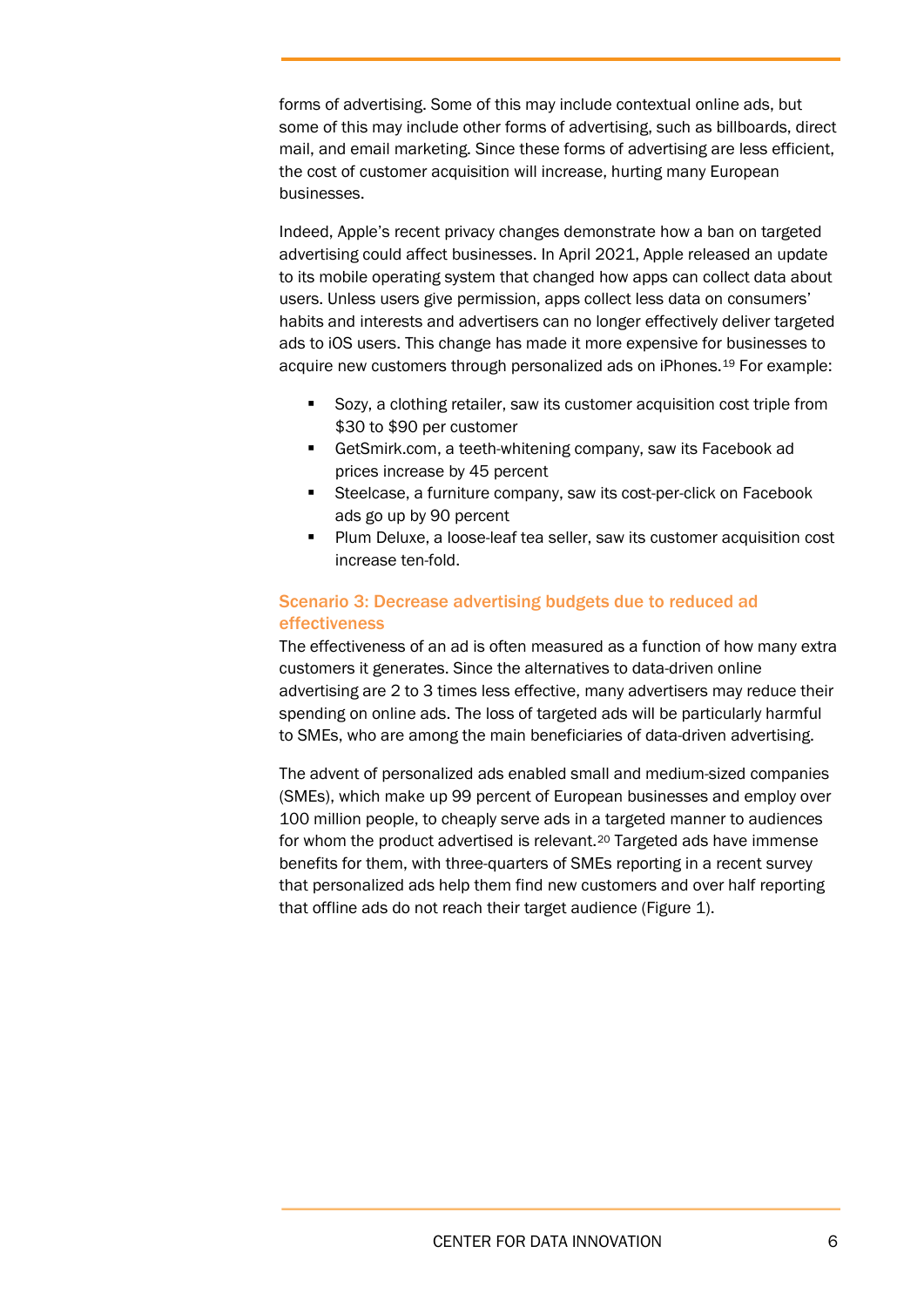

**Figure 1: In a 2021 poll by Deloitte of 30,000 SMEs in 18 countries, most found personalized ads to be much more effective than traditional ads[21](#page-14-4)**

For SMEs, advertising is essential to drive sales. In the UK, 60 percent of SMEs use digital advertising, accounting for nearly half of all online ad spending.[22](#page-14-5) Of those, 63 percent state that digital ads provide a good return on investment. It is not hard to understand why they feel this way: showing ads to customers interested in a product is much more cost-effective than showing ads to uninterested audiences. For instance, serving ads to users who have previously expressed interest in a product is almost 11 times more likely to generate a click.[23](#page-14-6) The UK's Competition and Markets Authority found that banning personalized ads reduces an audience's intention to purchase the advertised product by up to 70 percent.[24](#page-14-7)

Removing such a potent revenue driver from the hands of SMEs is a particularly costly idea after the shift towards e-commerce sparked by the covid-19 pandemic. In Europe, online retail spending increased by 26 percent during the pandemic, which masks considerable variations—Italy, for instance, saw an increase of 50 percent.[25](#page-14-8) An OECD study of the digital transformation of SMEs explains, "online advertising offers sizable opportunities to SMEs: from the global reach to the 'targeting' practices based on advanced analytics leveraging users' information."[26](#page-14-9) Personalized ads are a key pillar for European SMEs to increase their online footprint and participate in the digital economy.

The nonprofit sector, too, uses personalized ads. Charities rely on targeted ads to tailor their fundraising to appropriate audiences whilst reducing the cost of their marketing. For example, Save the Children ran a campaign of targeted interactive video ads with an animated call-to-action button. The results were measured through a combined conversion and brand lift study finding that 41,000 new people were made aware of the campaign, and an increase of 29 percent in donations compared to baseline campaigns.[27](#page-14-10) Similarly, Barnardos, a UK charity for vulnerable children, ran an in-house Coronavirus Crisis Appeal aimed at acquiring new supporters. Using a datadriven approach, the team tested new audiences and messages and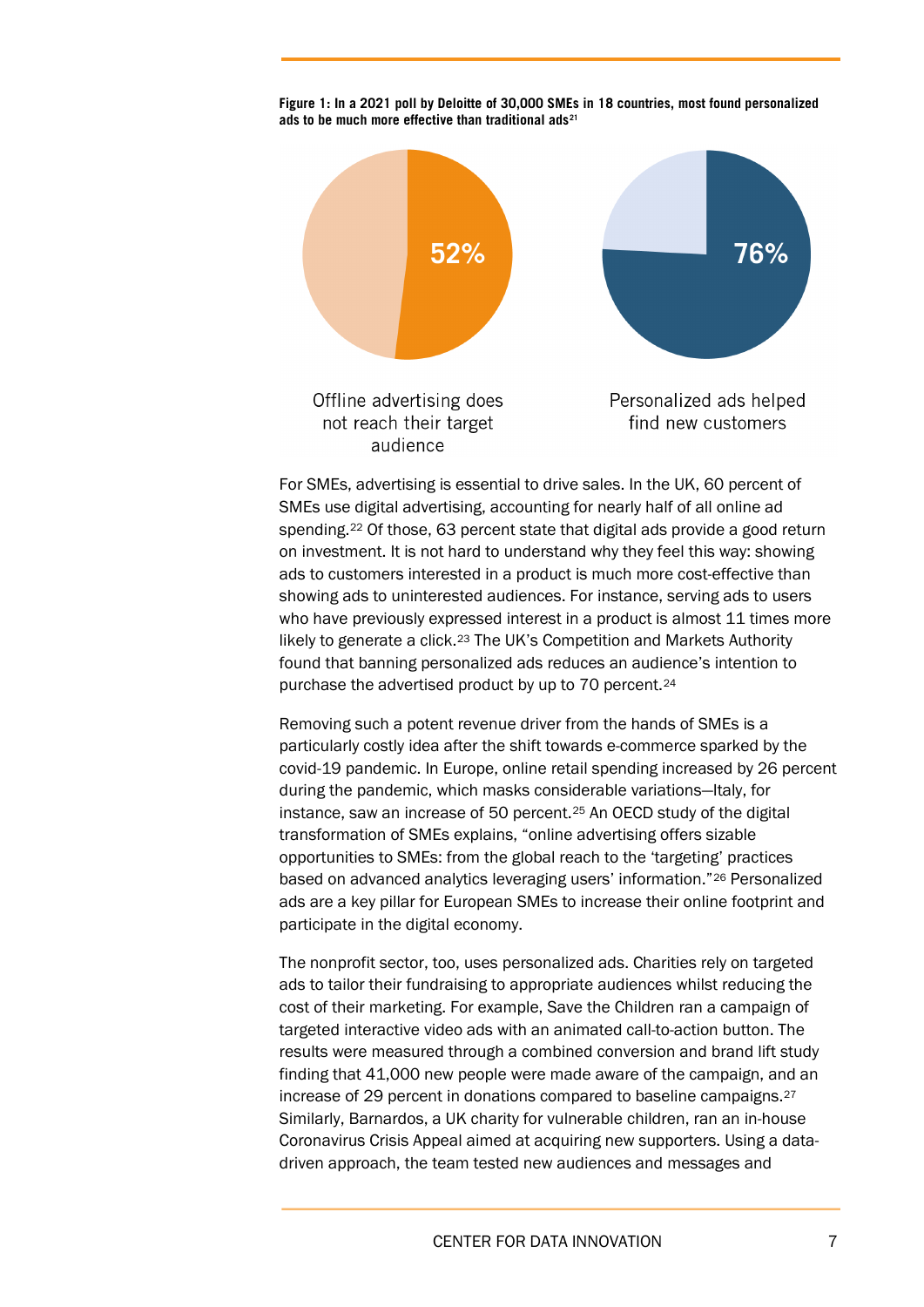compare the campaign's performance against previous efforts. Barnardo's used audience segmentation to tailor its messages and creative assets and overshot its fundraising and new donor target three-fold.[28](#page-14-11)

Lastly, personalized ads represent a boon not only in terms of their ability to bring in much more extra revenue than traditional ads, but at substantially lower cost. Facebook has been a deflationary force in online advertising, offering vast quantities of highly relevant advertising inventory at much lower prices than in traditional media outlets.[29](#page-14-12) A study of online advertising for the European Parliament's Internal Market Committee confirms, "An advantage for SMEs is that online advertising is usually cheaper than placing traditional/offline ads.["30](#page-14-13)

If reaching consumers becomes more expensive for advertisers, we can expect them to reduce their spending on ads. As the next section shows, this will have costly consequences for European ad publishers.

### FOR AD PUBLISHERS

The growth of digital advertising over the past 30 years has changed the shape of the ad industry (Figure 2). Online ads now form a critical component of the EU digital economy. A ban on personalized ads would affect the wider ad publishing ecosystem of apps, games, content creators, and other media companies offering digital content free of charge, in exchange for showing ads to users that are tailored to their specific interests.

The ability to target ads to specific groups of users has allowed digital advertising to become a valuable source of revenue for many types of ad publishers, which threatens to disappear if the European Union bans personalized ads. Two recent industrywide studies suggest that ad publishers receive between 50 to 65 percent of the revenue advertisers spend on personalized ads.[31](#page-14-14)

Take providers of mobile apps in Europe: in 2019 alone, they earned  $\epsilon$ 12 billion in revenue from in-app advertising.<sup>[32](#page-15-0)</sup> By our estimates, banning personalized ads would threaten about €6 billion of income for the European app economy—a sector that employs 1.5 million people in the EU.<sup>[33](#page-15-1)</sup>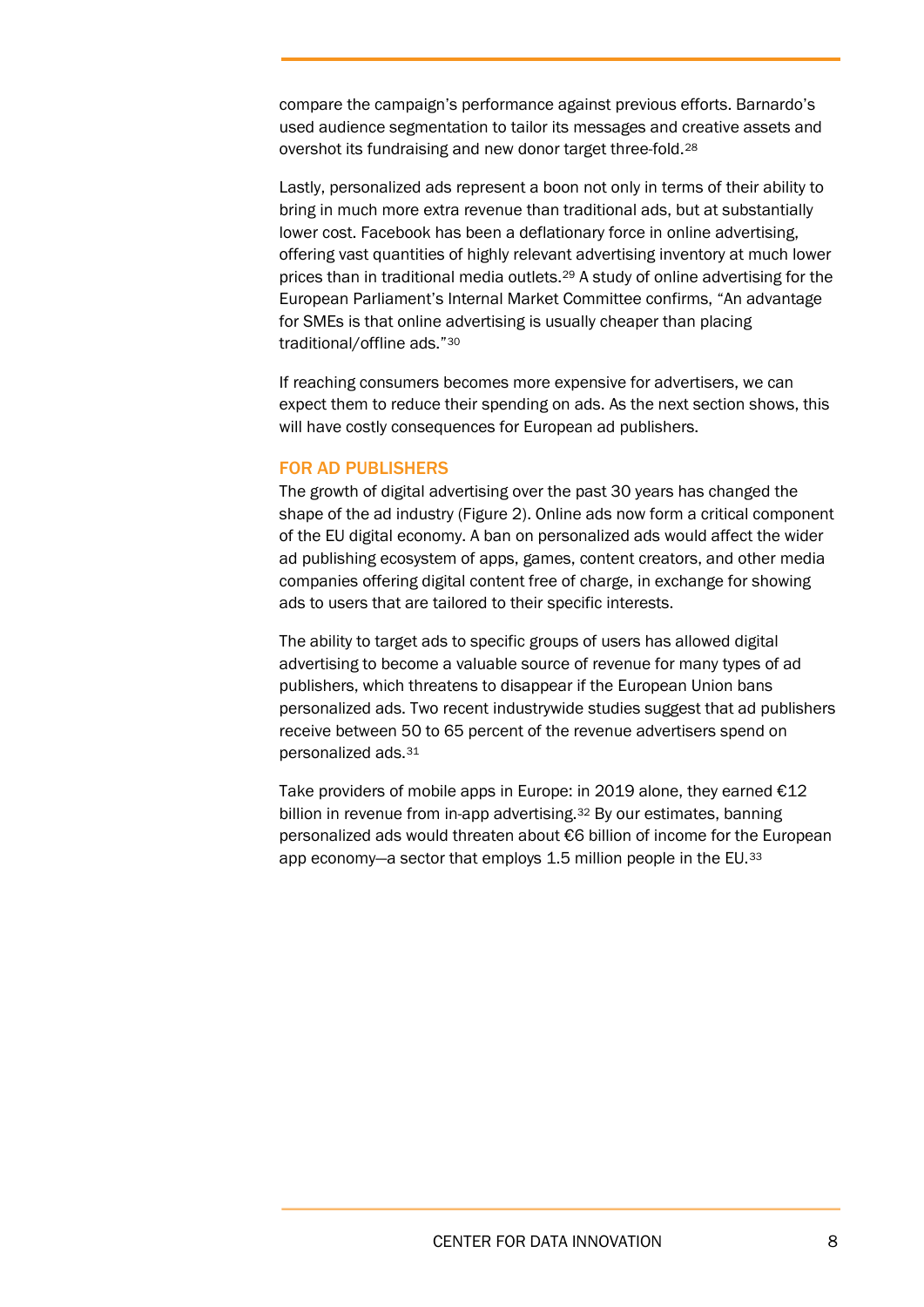**Figure 2: Global marketing output as share of GDP, 1985-2015[34](#page-15-2)**



Personalized ads also create a valuable source of income for media companies, which can monetize content by supplementing it with targeted advertising. Media publishers that offer targeted ad inventory can earn almost four times more per ad than with non-targeted ads.[35](#page-15-3) Most studies estimate the loss of advertising revenue to publishers from banning targeted advertising to be between 50 and 70 percent.<sup>[36](#page-15-4)</sup> In the UK, research by media companies has shown that removing third-party cookies reduces ad revenue by 50 and 70 percent (Table 2).

| Table 2: Fall in online ad revenue of three largest UK newspapers after removing third-party |  |  |
|----------------------------------------------------------------------------------------------|--|--|
| cookies <sup>37</sup>                                                                        |  |  |

| <b>Publisher</b>             | <b>Estimated fall in monthly revenue</b> |
|------------------------------|------------------------------------------|
| News UK                      | 50-60%                                   |
| <b>Telegraph Media Group</b> | 50-60%                                   |
| <b>DMG Media</b>             | 60-80%                                   |

Some critics of targeted ads point to one study that found that cookie-based ads added only 4 percent in incremental revenue for publishers compared to non-cookie-based ads.[38](#page-15-6) They say this study implies that the benefit of targeted advertising to publishers is low and therefore the costs of ban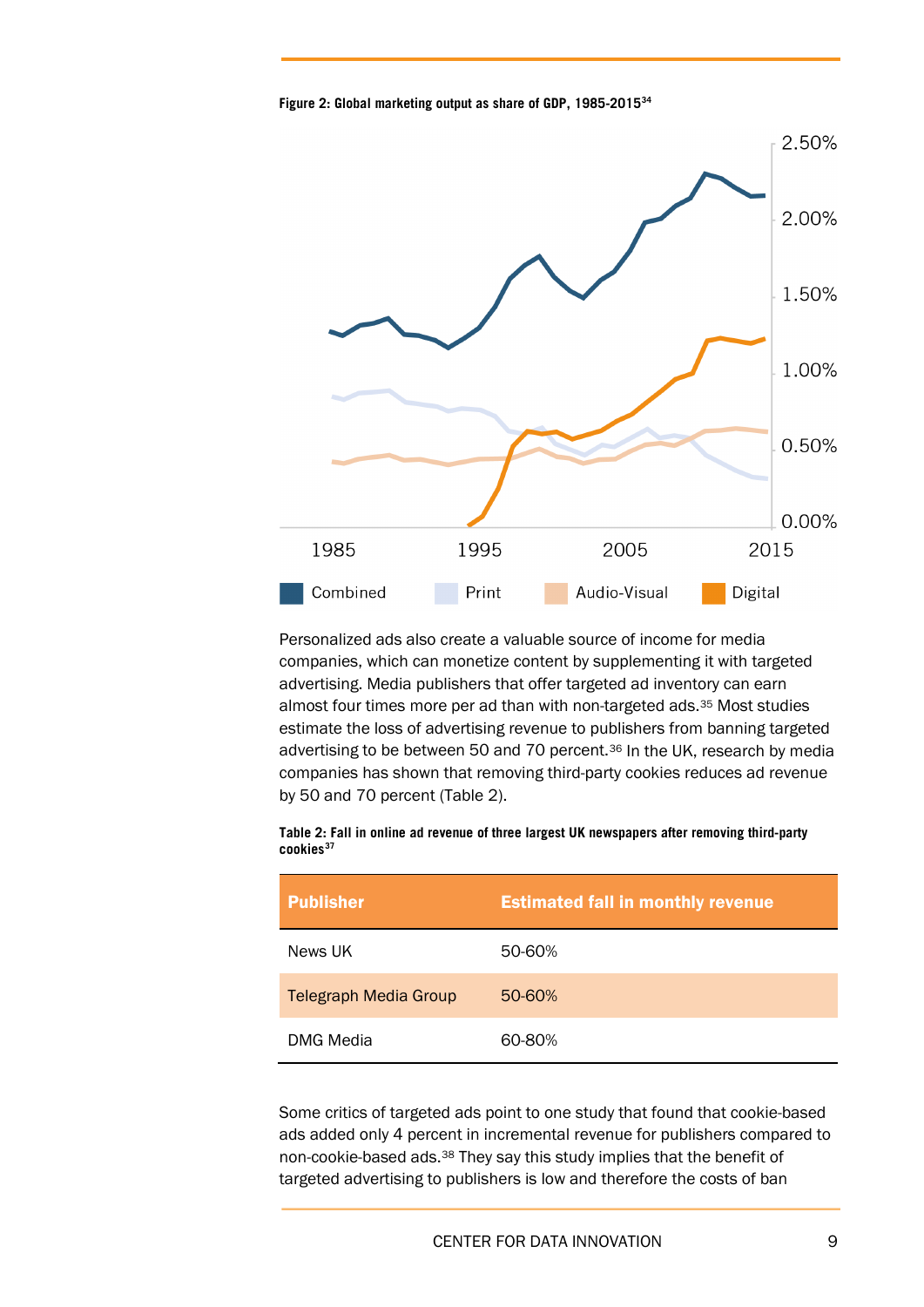targeted ads would also be low. This study, however, is deeply flawed, with 70 percent of the datapoints collected coming from highly specialized publications (e.g., lifestyle, luxury fashion, autos, young women). The marginal value of targeted advertising in publications that cater to a narrow demographic is, unsurprisingly, not going to be as high as with publishers with a more heterogeneous audience. An advertiser selling automobiles, for example, will likely not pay more for a targeted ad on an auto website, since most viewers are presumably already interested in buying cars.

The impact that a ban on personalized ads would have on the bottom line for European media companies currently using this type of advertising would likely be substantial. Given the much lower effectiveness of non-targeted ads, it is highly unlikely that this revenue would be matched like-for-like. Instead, the lower return on non-targeted ads is going to reduce the amounts spent by advertisers on non-personalized digital ads.

Large publishers may try to recreate the ability to personalize ad content shown to their users by leveraging data they collect on their own. The New York Times, for instance, tracks its registered users and shows ads based on this data. This solution is not feasible for the thousands of small publishers that make up the majority of the European media landscape. Restricting targeted ads would cut off a vital revenue source for websites and news publishers that rely on ad revenue to fund journalism. Online media companies in Europe derive 80 percent of their revenue from ads, and only 28 percent of users are willing to pay for news.[39](#page-15-7) If the EU bans personalized ads, the independent media sector in Europe would take a painful hit. Of course, if the use of first-party data for advertising purposes is still permitted (such as when the New York Times advertises to its users based on data it collects directly), this would favor large technology platforms and publishing companies that possess a large user base. Perversely, a ban on using thirdparty data to personalize ads would harm small advertisers and publishers the most, who would find an important revenue source closed off without the means to replace it with alternative advertising income. Even Greens/EFA report concedes that publishers would need to consider options like placing content behind paywalls or relying more on contextual ads—both of which would favor large platforms with larger numbers of visitors.[40](#page-15-8)

### FOR CONSUMERS

Many apps and services are free to users. Providers earn money by selling space on their websites or mobile apps to advertisers who can place text, links, images, and videos. This ad-supported business model allows people to gain access to digital goods and services, which are subsidized with revenue from targeted ads. Targeted advertising therefore benefits all parties, from the consumer and user to mobile app developers, advertising networks, and firms. Restricting targeted ads would reduce the availability of free apps and services, which would be particularly harmful to lower-income Europeans as well as many Internet users in developing countries.

There is plenty of empirical evidence that most Internet users are willing to exchange data for access to a social network, digital map or online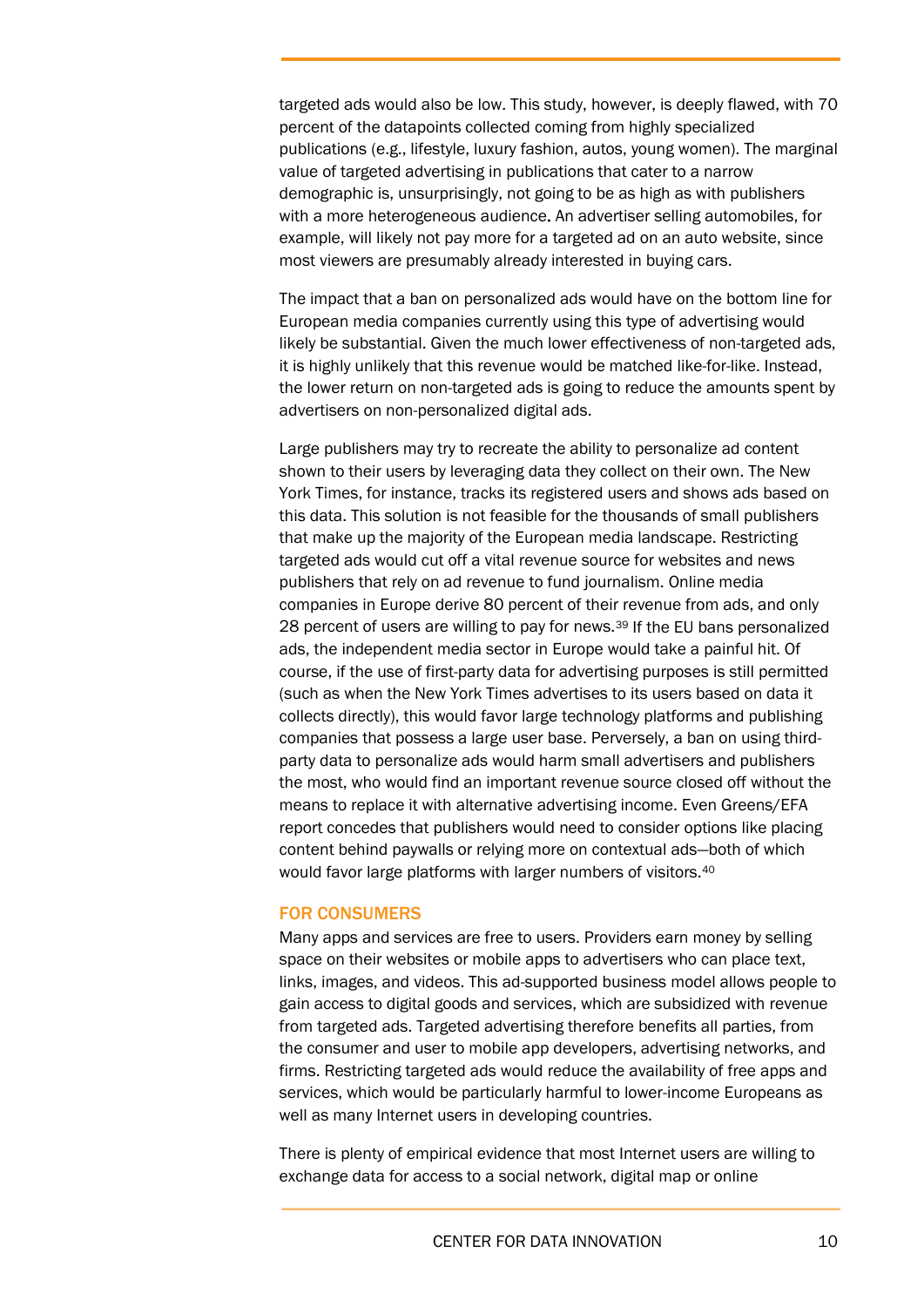marketplace (Figure 3).<sup>[41](#page-15-9)</sup> After all, for a consumer to see tailored ads for goods or services they actually might want to buy is in their interest.

**Figure 3: European internet users are happy with personalized ads[42](#page-15-10)**

# 

# 7 out of 10 Europeans ...

- prefer to get free access to social media and mobile apps in exchange for seeing ads
- think personalized ads help local small businesses connect with customers who find their products and services useful
- think personalized ads help local small businesses attract more customers

A ban on targeting advertising would mean that consumers see more ads that are of less relevance to them. According to a recent study conducted by the Boston Consulting Group, customers prefer an easy and fast shopping experience that helps them make purchase decisions. They think less about personalization per se than they do about the benefits it can provide[.43](#page-15-11) Other research demonstrates that seeing non-personalized ads increases user dissatisfaction. Encountering non-personalized ads leads to a 21 percent increase in users closing an ad because it was irrelevant or because they had seen it multiple times before.<sup>[44](#page-16-0)</sup> A report written for the European Parliament agrees that personalized ads "enable the delivery of messages tailored to the interests of individual consumers," provides "more useful and relevant information," and "prevents consumers from being presented with random ads," which is "one of the main benefits of behavioural advertising for consumers."[45](#page-16-1)

Opponents of targeted ads dismiss or ignore these concerns. The report by the Greens/EFA, for example, claims that free apps and online services will simply use "alternative methods to deliver adverts, such as contextual [ads]," ignoring that contextual ads are not interchangeable with targeted ads and that non-targeted ads would bring in significantly less revenue for many ad publishers.[46](#page-16-2) Or they accept that users will have to pay for previously free online services, conveniently ignoring the fact that many users would prefer not to pay.[47](#page-16-3)

Lastly, consumers are already empowered to opt-out of personalized ads on most platforms or by using ad-blocking software or other browser features, many of which are available at no cost to consumers. It is unclear why, in light of the easily available option not to receive targeted ads, a ban is necessary.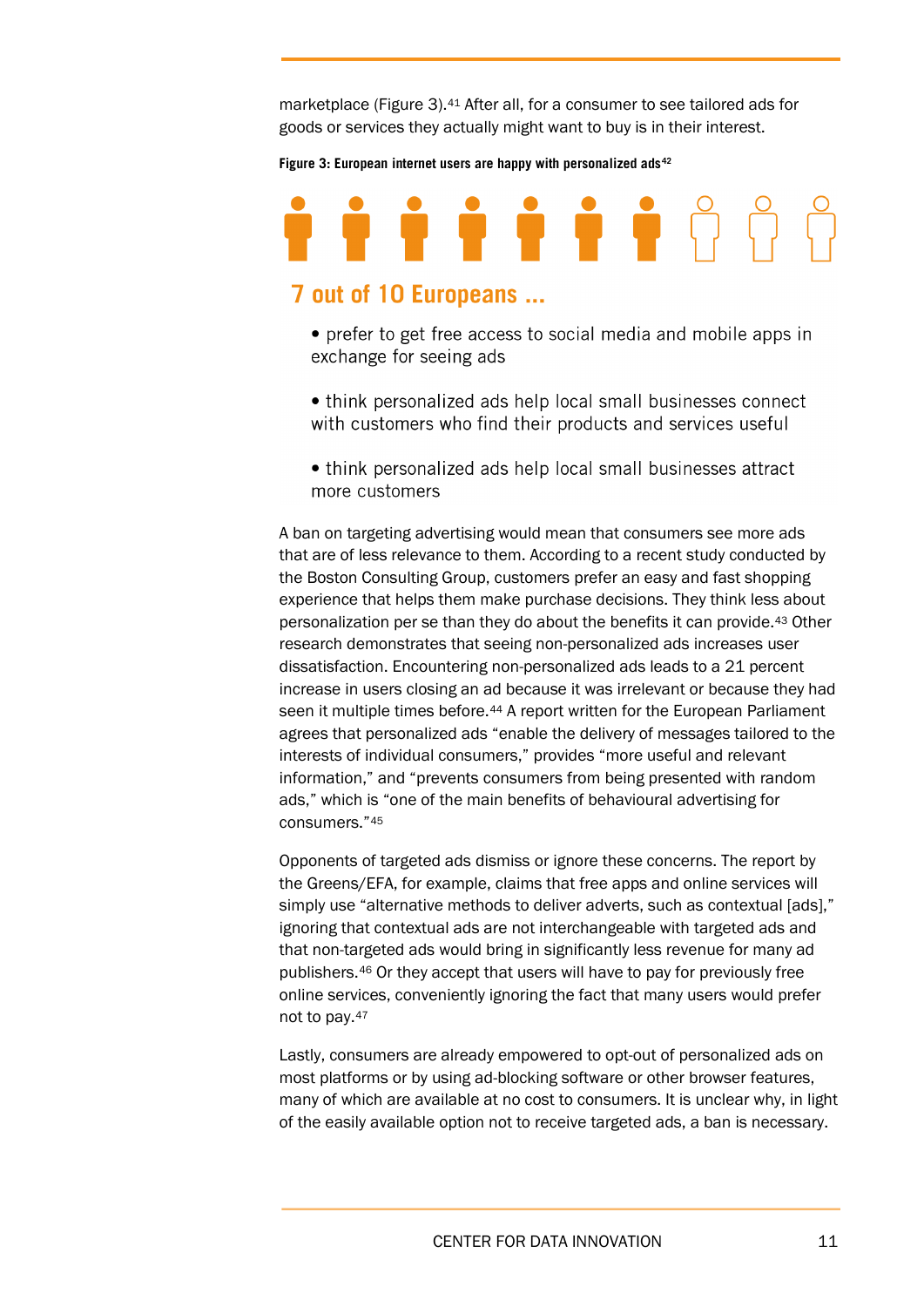# WHY EXISTING EUROPEAN REGULATIONS ARE SUFFICIENT

Online advertising is heavily regulated in the EU [\(Table 3\)](#page-11-0). European advertisers are governed by strict rules concerning user consent, display and content rules, transparency mandates, fair practices, accuracy, and data collection connected to showing personalized digital ads. Despite this, some advocates and lawmakers have proposed that the European Parliament enact an outright ban on personalized online ads.[48](#page-16-4) This drastic legislative step will hurt advertisers, publishers and most importantly consumers by undermining the economics of the free and open Internet.

### <span id="page-11-0"></span>**Table 3: EU regulations covering online advertising**

| <b>Regulation</b>                                                                       | <b>Impact</b>                                                                                                                                                                                        |
|-----------------------------------------------------------------------------------------|------------------------------------------------------------------------------------------------------------------------------------------------------------------------------------------------------|
| <b>E-Commerce Directive</b>                                                             | Establishes fundamental rules for electronic<br>commerce, with a specific section on electronic<br>advertising (accurate information, transparency,<br>consumer rights)                              |
| <b>Platform-to-Business</b><br><b>Regulation</b>                                        | Sets out parameters of fair algorithmic ranking<br>of content in platforms and search engines                                                                                                        |
| <b>E-Privacy Directive</b>                                                              | Requires informed user consent on use of<br>cookies                                                                                                                                                  |
| <b>Audiovisual Media</b><br><b>Services Directive</b>                                   | Aligns digital and analogue advertising rules<br>around user protection, data protection, and<br>unlawful content                                                                                    |
| Unfair Commercial<br><b>Practices Directive</b>                                         | Standardizes member states' legal provisions on<br>unfair commercial practices, including<br>misleading and aggressive advertising                                                                   |
| <b>Directive On Misleading</b><br>and Comparative<br><b>Advertising</b>                 | Sets out objective minimum criteria to be used<br>to determine whether an advertisement is<br>misleading                                                                                             |
| <b>Consumer Rights</b><br><b>Directive</b>                                              | Establishes a right to truthful advertising                                                                                                                                                          |
| <b>General Data</b><br><b>Protection Regulation</b>                                     | Determines lawful grounds to collect and<br>process personal data, and establishes<br>consumer rights regarding personal data                                                                        |
| Contracts for the<br>Supply of Digital<br><b>Content and Digital</b><br><b>Services</b> | Requires ads about digital content to be<br>accurate                                                                                                                                                 |
| <b>E-Privacy Regulation</b><br>(pending)                                                | Aligns privacy framework for electronic and<br>analogue communications                                                                                                                               |
| <b>Digital Services Act</b><br>(pending)                                                | Legal obligations for internet services including<br>online platforms                                                                                                                                |
| <b>Digital Markets Act</b><br>(pending)                                                 | Rules for online advertising in the context of<br>intermediation services (e.g., search engines,<br>social networks, video-sharing, communication<br>services, cloud computing or operating systems) |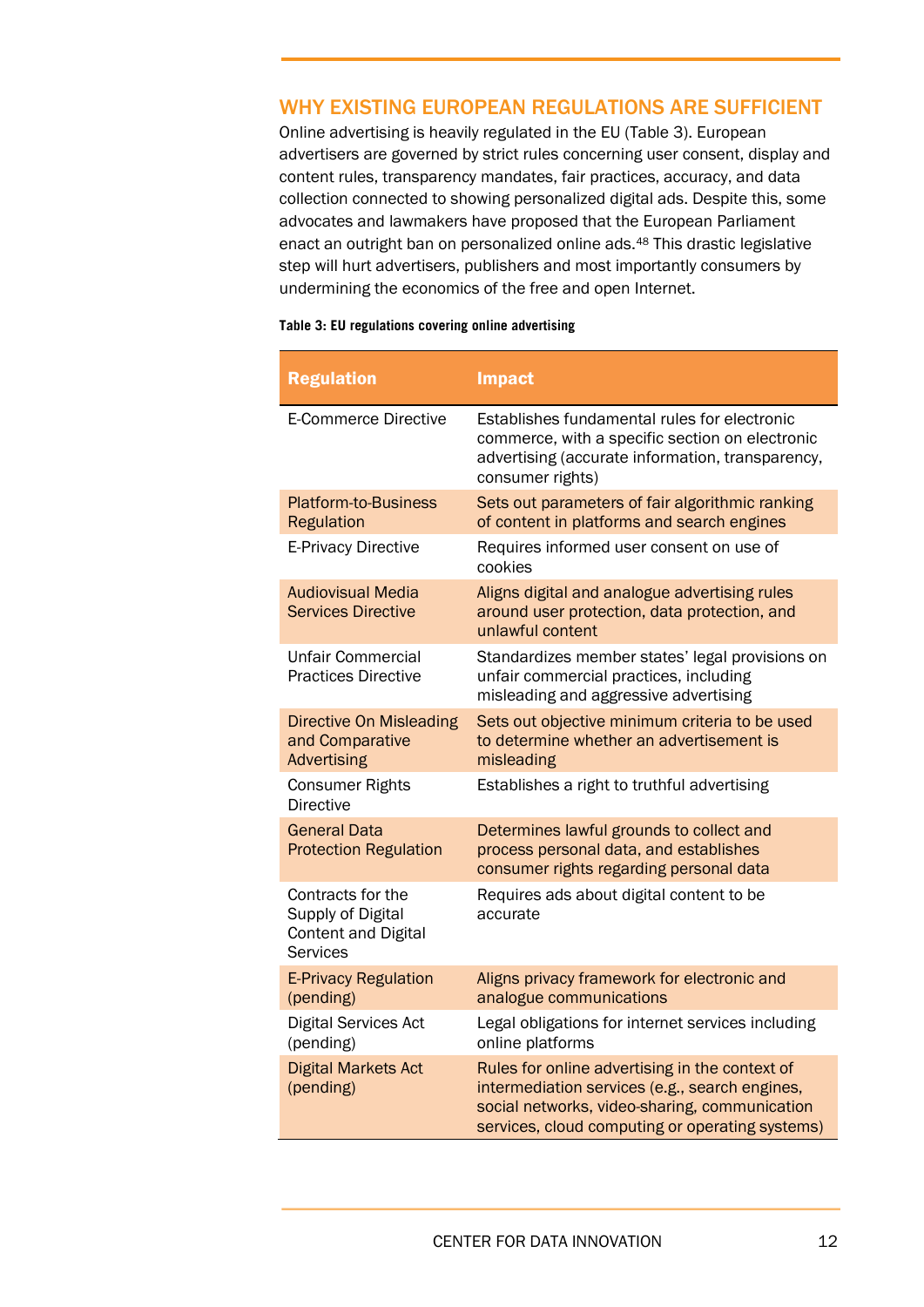# **CONCLUSION**

Personalized ads are valuable because they enable companies and organizations to promote their products and services to those people most likely to purchase them. Data-driven advertising forms a fundamental part of the Internet economy, and provides an economical means for companies and charities to tailor their marketing to the people most likely to be interested in their products and services. The use of data to deliver a more efficient service is a powerful illustration of how digital innovation improves efficiency, productivity, and consumer welfare.

Banning personalized ads will:

- **IF** Increase the cost of advertising for businesses that rely on the Internet to find new customers, especially harming European SMEs,
- Reduce the income that ad publishers like app developers, media companies, and content creators receive from digital advertising, due to its reduced effectiveness,
- Worsen the online experience of European Internet users by reducing the availability of free content while also increasing the number of ads they see and the relevancy of ads to them.

The debate around personalized ads is largely driven by hyperbole and falsehoods about online surveillance rather than a sober look at the economics of the Internet economy. Neither advertisers nor ad publishers are interested in spying on consumers—they care about delivering relevant and effective ads to users. While there is room for a legitimate debate about regulating online political ads, these discussions should take place in a selfcontained legislative measure, which the Commission is due to propose, to enable a proper investigation and debate of the concerns surrounding the issue of political advertising.[49](#page-16-5) Attaching a measure to ban personalized ads to the Digital Services Act would significantly set back the European digital economy and leave consumers worse off.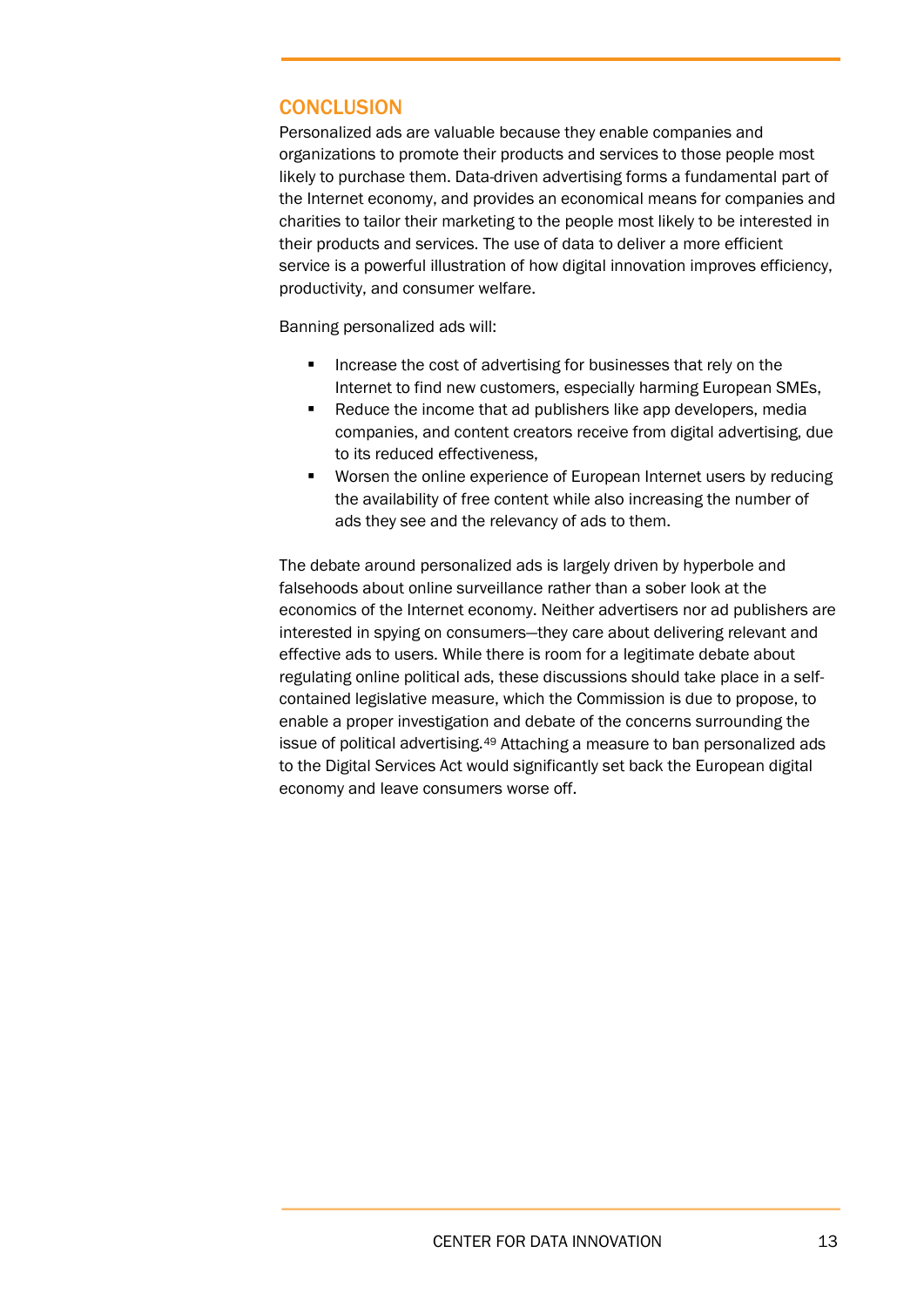# REFERENCES

- <span id="page-13-0"></span>1. Niklas Fourberg et al, *Online Advertising: The Impact Of Targeted Advertising On Advertisers, Market Access And Consumer Choice* (Luxembourg: Committee on the Internal Market and Consumer Protection, European Parliament, 2021), 19, [https://www.europarl.europa.eu/RegData/etudes/STUD/2021/662913/IP](https://www.europarl.europa.eu/RegData/etudes/STUD/2021/662913/IPOL_STU(2021)662913_EN.pdf) [OL\\_STU\(2021\)662913\\_EN.pdf;](https://www.europarl.europa.eu/RegData/etudes/STUD/2021/662913/IPOL_STU(2021)662913_EN.pdf) Paul Alexander, "The Economic Value of Behavioral Targeting in Digital Advertising" (IHS Markit research paper, 2017), 3, [https://datadrivenadvertising.eu/wp](https://datadrivenadvertising.eu/wp-content/uploads/2017/09/BehaviouralTargeting_FINAL.pdf)[content/uploads/2017/09/BehaviouralTargeting\\_FINAL.pdf.](https://datadrivenadvertising.eu/wp-content/uploads/2017/09/BehaviouralTargeting_FINAL.pdf)
- <span id="page-13-1"></span>2. Duncan McCann, Will Stonge, and Phil Jones, *The Future Of Online Advertising* (study commissioned by the Greens/European Free Alliance, October 2021), 65, http://extranet.greensefa.eu/public/media/file/1/7267.
- <span id="page-13-2"></span>3. Ibid.
- <span id="page-13-3"></span>4. Tim Cross, "A Group of MEPs is Proposing a Complete Ban on Using Personal Data in Advertising," *Videoweek*, July 13, 2021, https://videoweek.com/2021/07/13/a-group-of-meps-is-proposing-acomplete-ban-on-using-personal-data-in-advertising/.
- <span id="page-13-4"></span>5. Single Market For Digital Services (Digital Services Act) and amending Directive 2000/31/EC, *Amendments proposed by the Committee on Industry, Research and Energy,* https://www.europarl.europa.eu/doceo/document/ITRE-AM-695033\_EN.pdf.
- <span id="page-13-5"></span>6. Ibid.
- 7. Ibid.
- <span id="page-13-7"></span><span id="page-13-6"></span>8. Ibid.
- <span id="page-13-8"></span>9. Foo Yun Chee, "EU Lawmaker Says U.S. Tech Giants Should Be Regulated Where They Are Based," *Reuters*, October 6, 2021, https://www.reuters.com/technology/eu-lawmaker-says-us-tech-giantsshould-be-regulated-where-they-are-based-2021-10-05/.
- <span id="page-13-9"></span>10. Duncan McCann, Will Stonge, and Phil Jones, *The Future Of Online Advertising*, 8.
- 11. "Tracking-free Ads Coalition," n.d., https://trackingfreeads.eu/.
- <span id="page-13-11"></span><span id="page-13-10"></span>12. "Landmark Litigation", Irish Council for Civil Liberties, n.d., https://www.iccl.ie/rtb-june-2021/.
- <span id="page-13-12"></span>13. UK Competition and Markets Authority, *Online Platforms And Digital Advertising Market Study Final Report* (London: Competition and Markets Authority, 2020), 45, https://assets.publishing.service.gov.uk/media/5fa557668fa8f5788db46e fc/Final\_report\_Digital\_ALT\_TEXT.pdf.
- <span id="page-13-13"></span>14. Duncan McCann et al, *Future of Online Advertising*, 64.
- <span id="page-13-14"></span>15. Note this figure excludes non-EU states like the UK, Russia, Turkey, Switzerland. and Norway. Daniel Knapp, Helen Mussard and Lauren Wakefield, "IAB Europe AdEx Benchmark 2020 Report" (annual report of market for digital advertising in Europe, July 2021), [https://iabeurope.eu/wp-content/uploads/2021/07/2020-Adex-Full-Report-](https://iabeurope.eu/wp-content/uploads/2021/07/2020-Adex-Full-Report-1st-July-2020.pptx.%20This%20figure%20excludes%20non-EU%20states%20like%20the%20UK,%20Russia,%20Turkey,%20Switzerland%20and%20Norway.)[1st-July-2020.pptx.](https://iabeurope.eu/wp-content/uploads/2021/07/2020-Adex-Full-Report-1st-July-2020.pptx.%20This%20figure%20excludes%20non-EU%20states%20like%20the%20UK,%20Russia,%20Turkey,%20Switzerland%20and%20Norway.)
- <span id="page-13-15"></span>16. Garrett Johnson, "Economics of Digital Ad Identity" (paper presented at W3C Workshop on Web and Machine Learning, September 2020), [https://docs.google.com/presentation/d/1PKHVtO6hgwBJS1vafLyvG\\_lwupL](https://docs.google.com/presentation/d/1PKHVtO6hgwBJS1vafLyvG_lwupLhfCSelzczvltxjqc/edit#slide=id.p1) [hfCSelzczvltxjqc/edit#slide=id.p1.](https://docs.google.com/presentation/d/1PKHVtO6hgwBJS1vafLyvG_lwupLhfCSelzczvltxjqc/edit#slide=id.p1)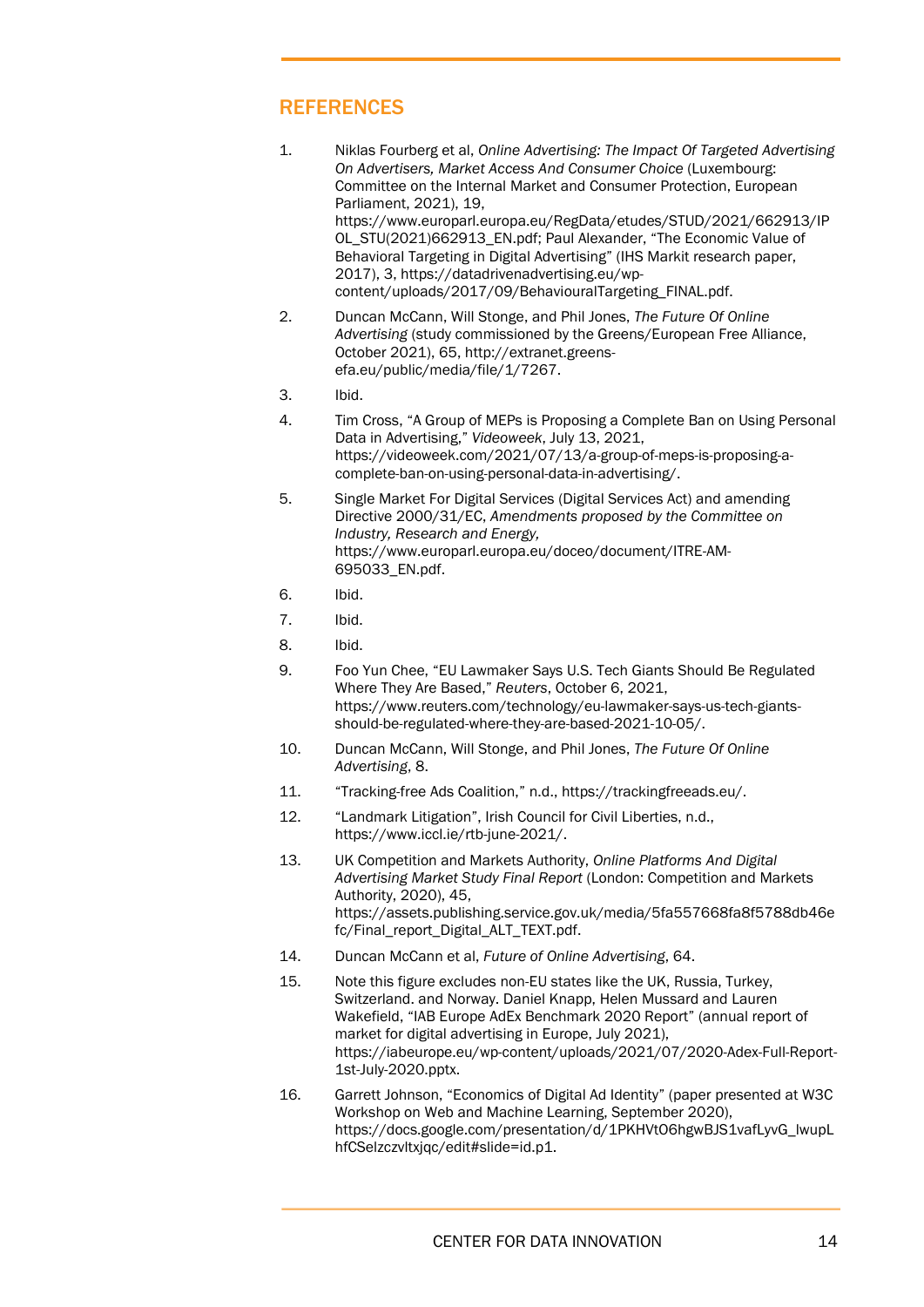- <span id="page-14-0"></span>17. These multiples correspond to the value of cookie estimates of 50 and 70 percent, respectively.
- <span id="page-14-1"></span>18. Based on figures on personalized ad spending in the EU from Knapp et al, IAB Europe Adex Benchmark 2020 report.
- <span id="page-14-2"></span>19. Patience Haggin and Suzanne Vranica, "Apple's Privacy Change Is Hitting Tech and E-Commerce Companies," *The Wall Street Journal*, October 22, 2021[, https://www.wsj.com/articles/apples-privacy-change-is-hitting-tech](https://www.wsj.com/articles/apples-privacy-change-is-hitting-tech-and-e-commerce-companies-11634901357)[and-e-commerce-companies-11634901357.](https://www.wsj.com/articles/apples-privacy-change-is-hitting-tech-and-e-commerce-companies-11634901357)
- <span id="page-14-3"></span>20. "Entrepreneurship and Small and Medium-Sized Enterprises," European Commission, accessed November 12, 2021, [https://ec.europa.eu/growth/smes\\_en.](https://ec.europa.eu/growth/smes_en)
- <span id="page-14-4"></span>21. Deloitte LLP, "Dynamic Markets: Unlocking Small Business Innovation And Growth Through The Rise Of The Personalized Economy" (study commissioned by Facebook, May 2021), 16, [https://facebook.com/business/f/154745099959954.](https://facebook.com/business/f/154745099959954)
- <span id="page-14-5"></span>22. IAB Europe, "Digital Advertising Crucial to SMEs' Recovery," news release, June 11, 2020[, https://www.iabuk.com/news-article/digital-advertising](https://www.iabuk.com/news-article/digital-advertising-crucial-smes-recovery)[crucial-smes-recovery.](https://www.iabuk.com/news-article/digital-advertising-crucial-smes-recovery)
- <span id="page-14-6"></span>23. Paul Alexander, "The Economic Value of Behavioural Targeting In Digital Advertising," 3.
- <span id="page-14-7"></span>24. UK Competition and Markets Authority, *Online Platforms And Digital Advertising Market Study Final Report Appendix F: The Role Of Data In Digital Advertising* (London: Competition and Markets Authority, 2020, 32, [https://assets.publishing.service.gov.uk/media/5fe495438fa8f56af97b1e](https://assets.publishing.service.gov.uk/media/5fe495438fa8f56af97b1e6c/Appendix_F_-_role_of_data_in_digital_advertising_v.4_WEB.pdf) [6c/Appendix\\_F\\_-\\_role\\_of\\_data\\_in\\_digital\\_advertising\\_v.4\\_WEB.pdf.](https://assets.publishing.service.gov.uk/media/5fe495438fa8f56af97b1e6c/Appendix_F_-_role_of_data_in_digital_advertising_v.4_WEB.pdf)
- <span id="page-14-8"></span>25. Michael Keenan, "Global Ecommerce Explained: Stats and Trends to Watch in 2021" (report forShopify, May 13, 2021), [https://www.shopify.co.uk/enterprise/global-ecommerce-statistics;](https://www.shopify.co.uk/enterprise/global-ecommerce-statistics) Davide Ghiglione and Valentina Romei, "Italy's Economy Aided By Businesses Pushed Online By Pandemic," *Financial Times*, July 4, 2021 [https://www.ft.com/content/dfb16c93-9e1f-45ad-98c7-d477f05fa9f6.](https://www.ft.com/content/dfb16c93-9e1f-45ad-98c7-d477f05fa9f6)
- <span id="page-14-9"></span>26. OECD, *The Digital Transformation of SMEs* (OECD Studies on SMEs and Entrepreneurship, OECD Publishing, Paris, 2021), https://www.oecdilibrary.org/sites/1386638aen/index.html?itemId=/content/component/1386638a-en.
- <span id="page-14-10"></span>27. ThinkYoung, "Social Movements, Digital Fundraising & Issue Awareness: The Role of Targeted Ads," (ThinkYoung, June 2020), 8, https://d5455ab2-c24f-4dd8-9724- 516c94d38080.filesusr.com/ugd/efc875\_ec12cb3666464afa9bdc55371 8a5c880.pdf.
- <span id="page-14-11"></span>28. "Third Sector Digital Awards – Best Online Fundraising Campaign: Barnardo's for Barnardo's Coronavirus Crisis Appeal," news release, July 29, 2020, https://www.thirdsector.co.uk/third-sector-digital-awards- %e2%80%93-best-online-fundraising-campaign-barnardos-barnardoscoronavirus-crisis-appeal/article/1690747.
- <span id="page-14-12"></span>29. Fourberg et al, *Online Advertising*, 38.
- <span id="page-14-14"></span><span id="page-14-13"></span>30. Ibid.
- 31. UK Competition and Markets Authority, *Online Platforms And Digital Advertising Market Study Final Report Appendix R: Fees in the Adtech Stack*  (London: Competition and Markets Authority, 2020) 19, [https://assets.publishing.service.gov.uk/media/5fe49625e90e071207e10](https://assets.publishing.service.gov.uk/media/5fe49625e90e071207e10eff/Appendix_R_-_fees_in_the_adtech_stack_WEB.pdf) [eff/Appendix\\_R\\_-\\_fees\\_in\\_the\\_adtech\\_stack\\_WEB.pdf;](https://assets.publishing.service.gov.uk/media/5fe49625e90e071207e10eff/Appendix_R_-_fees_in_the_adtech_stack_WEB.pdf) Sam Tomlinson, "ISBA Programmatic Supply Chain Transparency Study" (report commissioned by the Incorporated Society of British Advertisers, May 2020),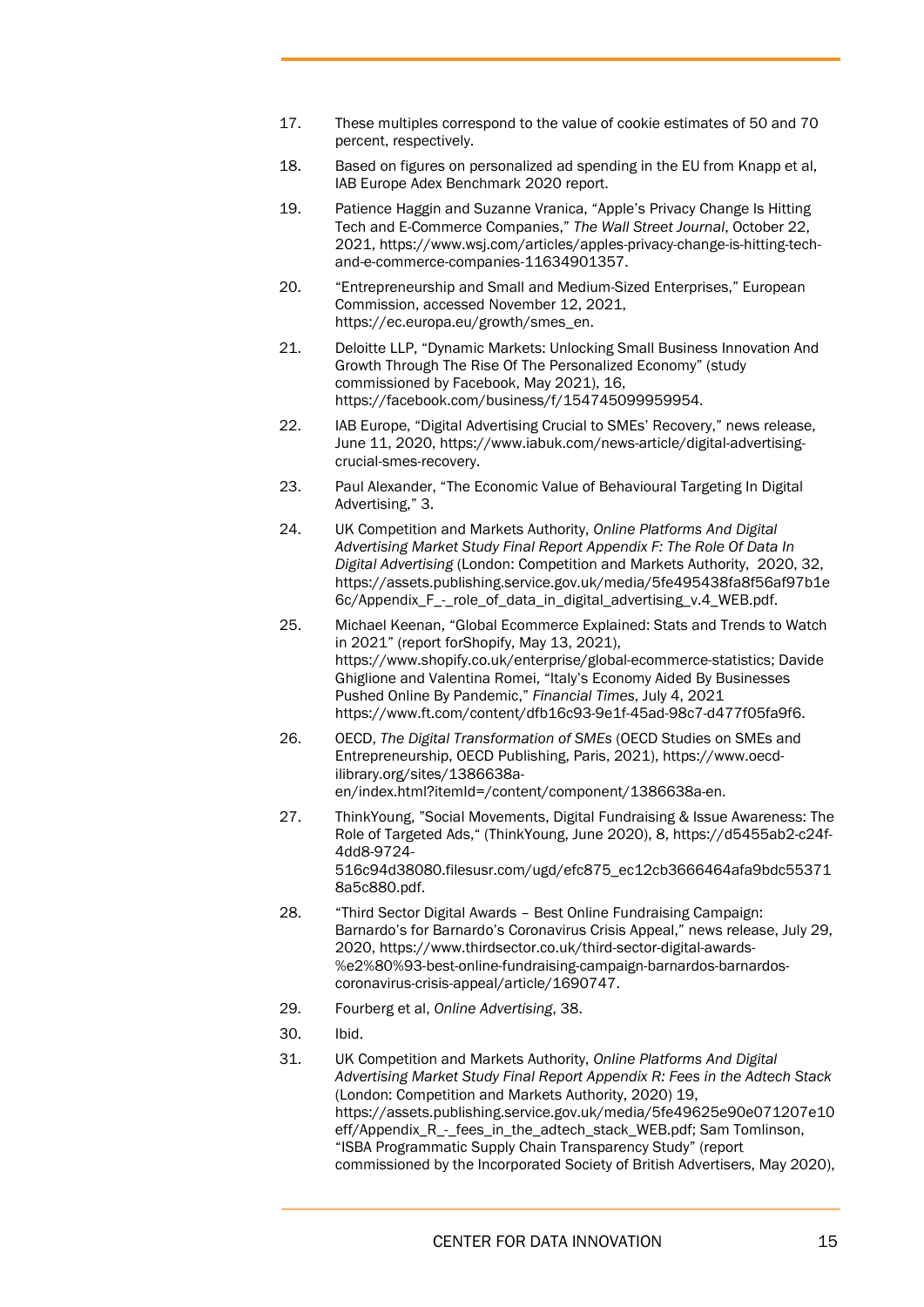8, https://www.isba.org.uk/system/files/media/documents/2020- 12/executive-summary-programmatic-supply-chain-transparency-study.pdf.

- <span id="page-15-0"></span>32. The Europe-wide figure is  $\epsilon$  23b, this has been adjusted to exclude non-EU countries like the UK, Russia, Turkey, Switzerland, and Norway. Deloitte Finance, "The App Economy in the European Union" (report commissioned by The App Association, June 2020), 27, [https://actonline.org/wp](https://actonline.org/wp-content/uploads/Deloitte-The-App-Economy-in-the-EU-2020.pdf)[content/uploads/Deloitte-The-App-Economy-in-the-EU-2020.pdf.](https://actonline.org/wp-content/uploads/Deloitte-The-App-Economy-in-the-EU-2020.pdf)
- <span id="page-15-1"></span>33. This estimate assumes the same proportion of digital ad spend goes to personalized ads in apps (46%) as it does for all digital ads, as per IAB figures. Deloitte Finance, "The App Economy in the European Union," 5.
- <span id="page-15-2"></span>34. Leonard Nakamura, Jon Samuels, and Rachel Soloveichik, "Measuring the "Free" Digital Economy Within the GDP and Productivity Accounts" (Working Papers 17-37, Federal Reserve Bank of Philadelphia, 2017), 38, [https://ideas.repec.org/p/fip/fedpwp/17-37.html.](https://ideas.repec.org/p/fip/fedpwp/17-37.html)
- <span id="page-15-3"></span>35. Paul Alexander, "The Economic Value of Behavioral Targeting in Digital Advertising," 4.
- <span id="page-15-4"></span>36. Avi Goldfarb and Catherine Tucker, "Privacy Regulation and Online Advertising" (working paper, 2010), [https://papers.ssrn.com/sol3/papers.cfm?abstract\\_id=1600259;](https://papers.ssrn.com/sol3/papers.cfm?abstract_id=1600259) Howard Beales And Jeffrey Eisenach, "An Empirical Analysis Of The Value Of Information Sharing In The Market For Online Content" (technical report prepared for Navigant Economics, 2014), [https://digitaladvertisingalliance.org/sites/aboutads/files/files/DAA\\_images](https://digitaladvertisingalliance.org/sites/aboutads/files/files/DAA_images/fullvalueinfostudy%20-%20Navigant.pdf) [/fullvalueinfostudy%20-%20Navigant.pdf;](https://digitaladvertisingalliance.org/sites/aboutads/files/files/DAA_images/fullvalueinfostudy%20-%20Navigant.pdf) Garrett Johnson, Scott Shriver, and Shaoyin Du, "Consumer Privacy Choice In Online Advertising: Who Opts Out And At What Cost To Industry?" *Marketing Science 39*, no. 1 (2020) [https://pubsonline.informs.org/doi/abs/10.1287/mksc.2019.1198;](https://pubsonline.informs.org/doi/abs/10.1287/mksc.2019.1198) Deepak Ravichandran and Nitish Korula, "Effect Of Disabling Third-Party Cookies On Publisher Revenue" (research paper, Google, 2019); UK Competition and Markets Authority, *Online Platforms And Digital Advertising Market Study.*
- <span id="page-15-5"></span>37. UK Competition and Markets Authority, Online Platforms And Digital Advertising Market Study Final Report Appendix F, 31-32.
- <span id="page-15-6"></span>38. Veronica Marotta, Vibhanshu Abhishek, and Alessandro Acquisti, "Online Tracking And Publishers' Revenues: An Empirical Analysis" (working paper, 2019), [https://weis2019.econinfosec.org/wp](https://weis2019.econinfosec.org/wp-content/uploads/sites/6/2019/05/WEIS_2019_paper_38.pdf;)[content/uploads/sites/6/2019/05/WEIS\\_2019\\_paper\\_38.pdf;](https://weis2019.econinfosec.org/wp-content/uploads/sites/6/2019/05/WEIS_2019_paper_38.pdf;)
- <span id="page-15-7"></span>39. Victoria de Posson, "EU Lawmakers May Want to Think Twice Before Banning Targeted Ads," *Disruptive Competition Project*, November 9, 2021 [https://www.project-disco.org/european-union/110921-eu-lawmakers-may](https://www.project-disco.org/european-union/110921-eu-lawmakers-may-want-to-think-twice-before-banning-targeted-ads/)[want-to-think-twice-before-banning-targeted-ads/.](https://www.project-disco.org/european-union/110921-eu-lawmakers-may-want-to-think-twice-before-banning-targeted-ads/)
- <span id="page-15-8"></span>40. Duncan McCann, Will Stonge, and Phil Jones, *The Future Of Online Advertising*, 68.
- <span id="page-15-9"></span>41. Erik Brynjolfsson, Avinash Collis, and Felix Eggers, "Using Massive Online Choice Experiments To Measure Changes In Well-Being," *Proceedings of the National Academy of Sciences 116,* no.15 (Apr 2019).
- <span id="page-15-10"></span>42. IPSOS market research, "People Globally View Personalized Ads as a Valuable Tool for Finding Relevant Goods and Services," news release, June 23, 2021, [https://www.ipsos.com/en-us/news-polls/ipsos-consumer-online](https://www.ipsos.com/en-us/news-polls/ipsos-consumer-online-survey)[survey.](https://www.ipsos.com/en-us/news-polls/ipsos-consumer-online-survey)
- <span id="page-15-11"></span>43. Mark Abraham et al, "The Next Level of Personalization in Retail," (report for the Boston Consulting Group, June 4, 2019), https://www.bcg.com/publications/2019/next-level-personalization-retail.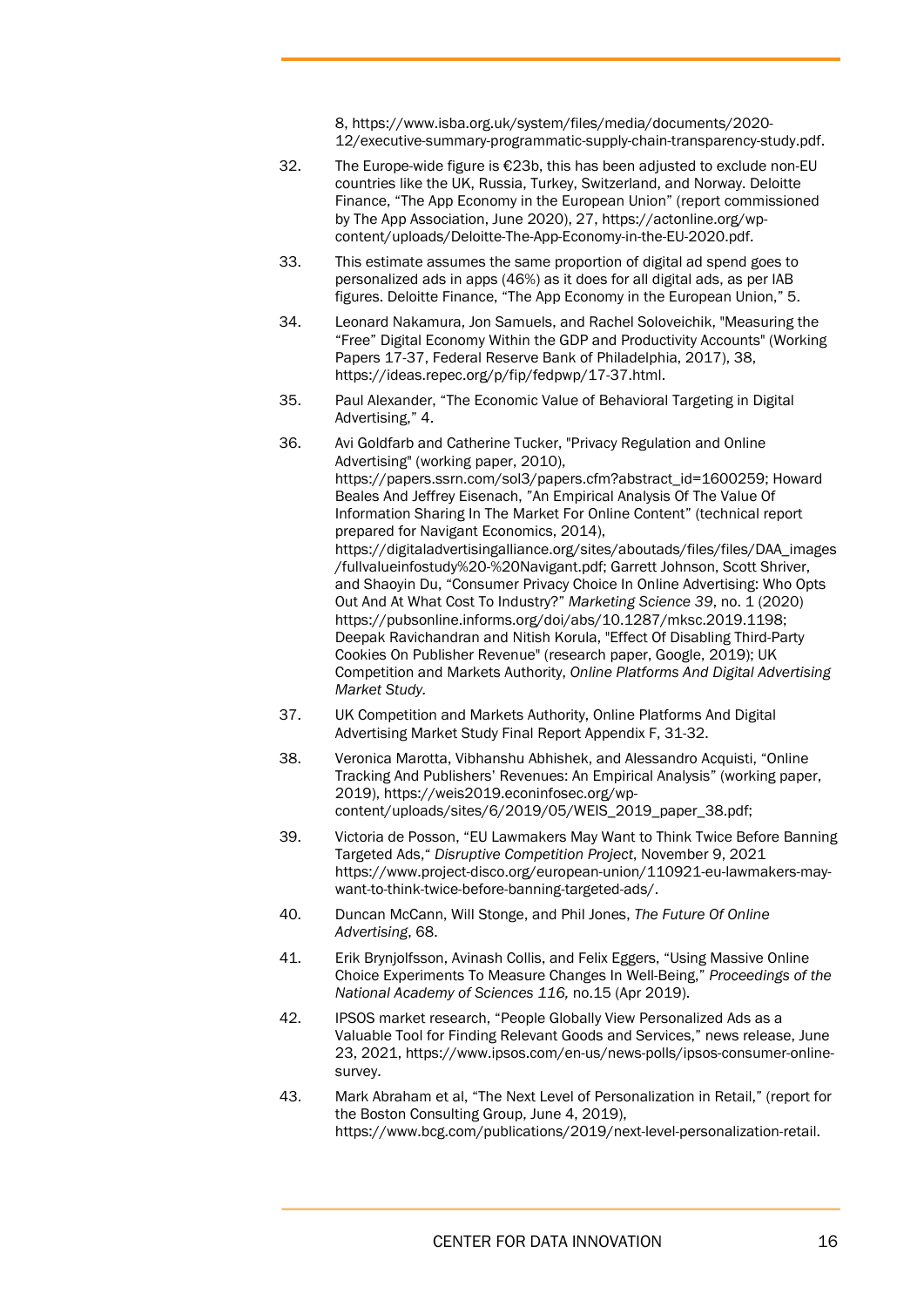- 44. Vibhanshu Abhishek and Alessandro Acquisti, "Online Tracking And Publishers' Revenues: An Empirical Analysis."
- <span id="page-16-2"></span><span id="page-16-1"></span><span id="page-16-0"></span>45. Fourberg et al, *Online Advertising*, 31.
- 46. Duncan McCann, Will Stonge, and Phil Jones, *The Future Of Online Advertising*, 70.
- <span id="page-16-3"></span>47. Cornelia Sindermann et al, "Should We Pay for Our Social Media/Messenger Applications? Preliminary Data on the Acceptance of an Alternative to the Current Prevailing Data Business Model." *Frontiers in Psychology 11*, (2020).
- <span id="page-16-4"></span>48. Nicholas Vincour, "The Movement To End Targeted Internet Ads," *Politico*, April 2, 2021, https://www.politico.eu/article/targeted-advertising-techprivacy/.
- <span id="page-16-5"></span>49. Clothilde Goujard and Mark Scott, "Big Tech To Be Forced To Hand Over Data On Political Ads," October 11, 2021, https://www.politico.eu/article/facebook-google-twitter-europeancommission-political-ads/.